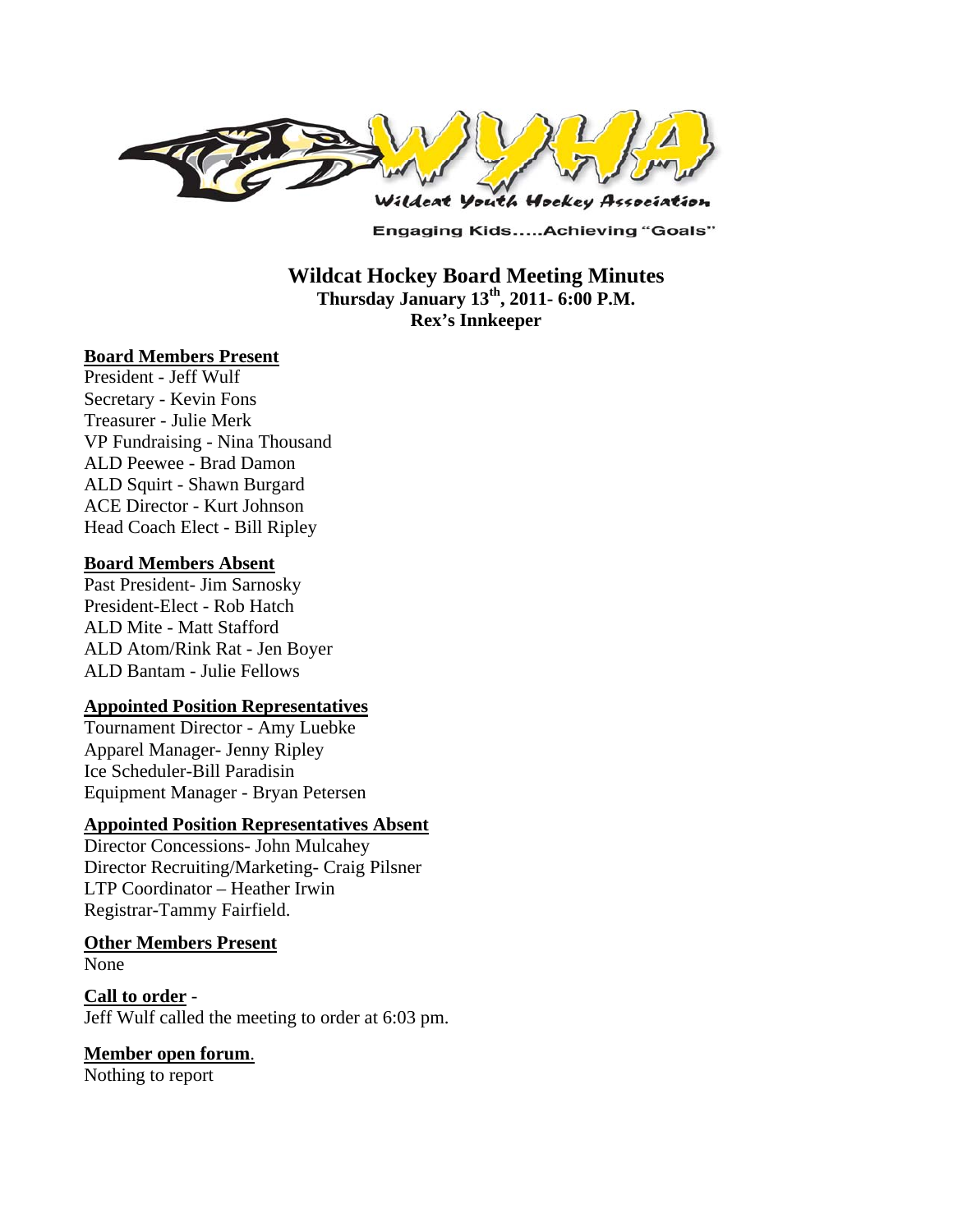# **Approval of prior meeting minutes**.

Kurt Johnson made a motion to approve the December meeting minutes, Brad Damon seconded. Motion carried unanimously.

# **Approval of agenda**

Brad Damon made a motion to approve the agenda with changes, Kurt Johnson seconded. Motion carried unanimously.

# **Approval of bills –**

Brad Damon made a motion to approve the outstanding bills, Nina thousand seconded. Motion carried unanimously.

# **Reports:**

**Treasurer:**  Reviewed Current Statements.

# **LTP:**

Current session we have 80 kids, 15 turned away / on waiting list. Need to come back to February meeting with a proposal for a Spring session. Amy and others will work on this.

# **Atom/Rink Rat:**

Nothing to report

**Mite ALD :.**  Nothing to report.

**Squirt ALD:**  Nothing to report.

**Pee Wee :**  Nothing to report.

**Bantam:**  Nothing to report.

# **Equipment :**

Brad Damon made a motion to purchase 40 sets of one goal equipment (16 small, 24 large). Nina Thousand seconded. Motion passed unanimously.

# **Fundraising:**

- "Inter-rink" mailboxes have been installed and labeled at the rink in the skate rental room.
- Tournament program ad sales: \$1,832.50 Printing cost still unknown
- Parent Directories have been handed out, please turn in extra's to me. Let me know if you need more for your team.
- Parent Directory profit:  $$562.25$  (Income:  $$1,212.50$  Cost:  $$650.25$ )
- The Bleacher Pizza Fundraiser made \$676.00 for WDIR. (52 coupon books were sold)
- Applied for the Class B raffle license for the tournament raffles cost: \$25.00
- 2011 Wildcat raffle Looking for a chairperson. Changes: hold drawing at the tournament or raffle to be all cash prizes with monthly drawings?
- Kathy Scheffler (on behalf of WDIR) has asked if we can give them a total number of available volunteer hours for the rest of this season and for next year. We may need to have some preliminary conversations about this in conjunction with the ADM model. Based on numbers from Julie and John, I estimate that we have people willing to work an additional 380 concession hours for this season.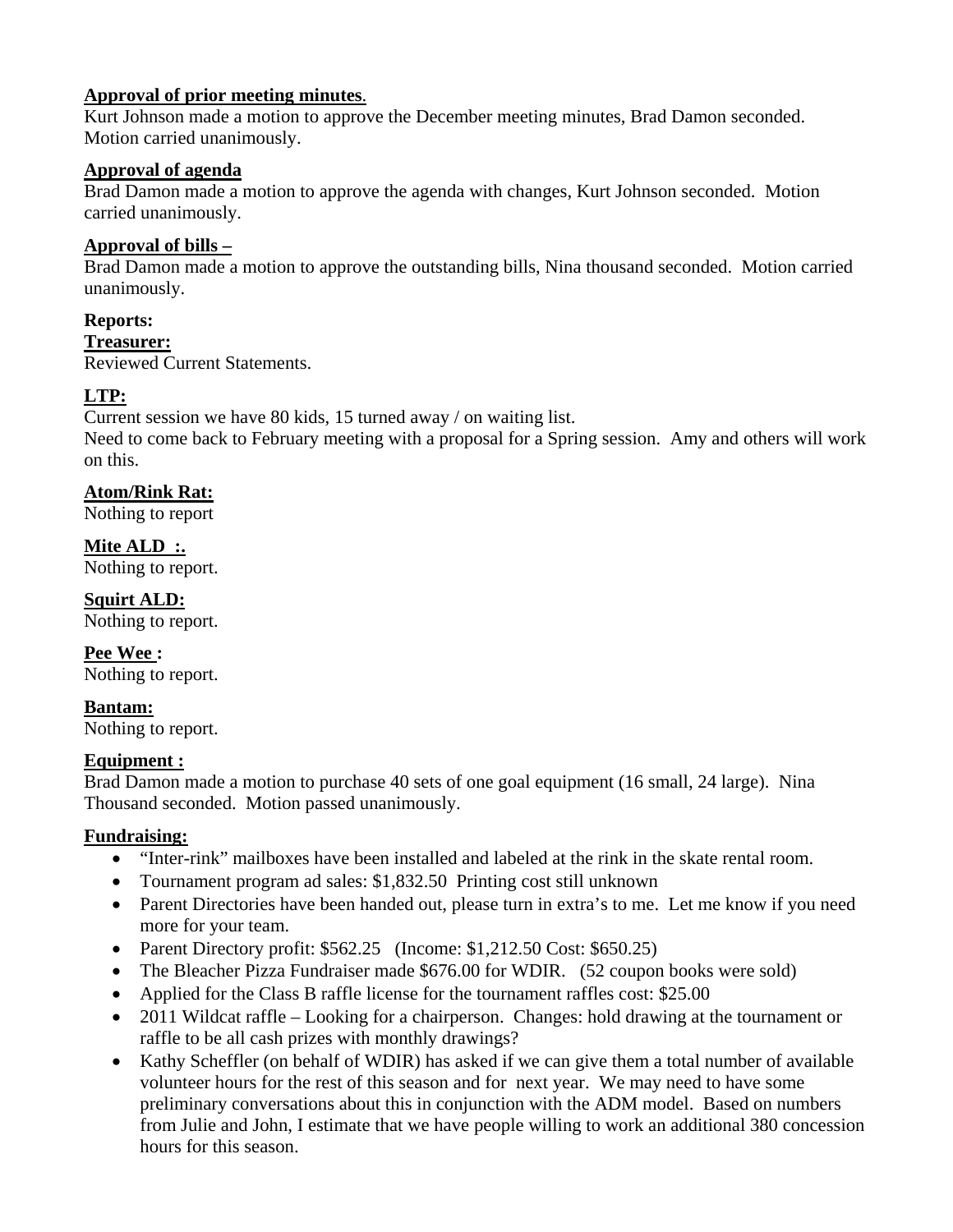# **Apparel:**

Nothing to report.

# **Registrar-**

Nothing to report.

### **Ice scheduler-**

Trying to adjust schedule for practices the week before playdowns and the week of the High School Regionals.

### **Tournament Director:**

Amy Luebke gave an update on the tournament status.

### **Marketing Director:**

Nothing to report

### **Ace Director: (Update on Evaluations)**

Evaluations are still coming in. ALD's should remind team managers to get them in.

### **Director of Concessions:**

Nothing to report.

# **Old Business:**

Awards Banquet and Annual Meeting (April  $17<sup>th</sup>$  Banquet, April  $20<sup>th</sup>$  meeting)

Jeff will plan the Annual meeting,

Amy Luebke and Jenny Ripley will take the lead on the Awards Banquet.

# Policy on Ice for Statebound teams -

Current practice is 2 practices per week for State bound teams (first weekend state = 2 practices, second weekend state = 4 practices). Need to formalize in the Handbook revisions later this year and approve.

# **New Business:**

Policy on team transfers: Need to add to handbook and approve at a later date the text : Rosters will be fixed by December 1st.

#### State Tournament Host 2013 Bid

Kevin Fons made a motion to apply to host a State Tournament in 2013 (priority Squirt A, Squirt B, PeeWee B, PeeWee A). Shawn Burgard seconded. Motion passed unanimous.

# Badger State Games Entry for 2011

Kurt Johnson made a motion that we support and pay the tournament fee for the teams eligible for the Badger State Games tournament, excluding practice ice. Kevin Fons Seconded. Motion Failed 2 Yes, 4 No.

# ADM Update

Kevin and Bill will work on a communication to the parents. We are trying to setup a game day with the Patriots. We are also working on setting up a ADM day for coaches and parents similar to the Grassroots day held this fall in Fondulac.

#### Election Procedure / Process

Nina Thousand made a motion to approve the WYHA Election procedure. Julie Merk seconded. Motion passed 6 yes, 1 no.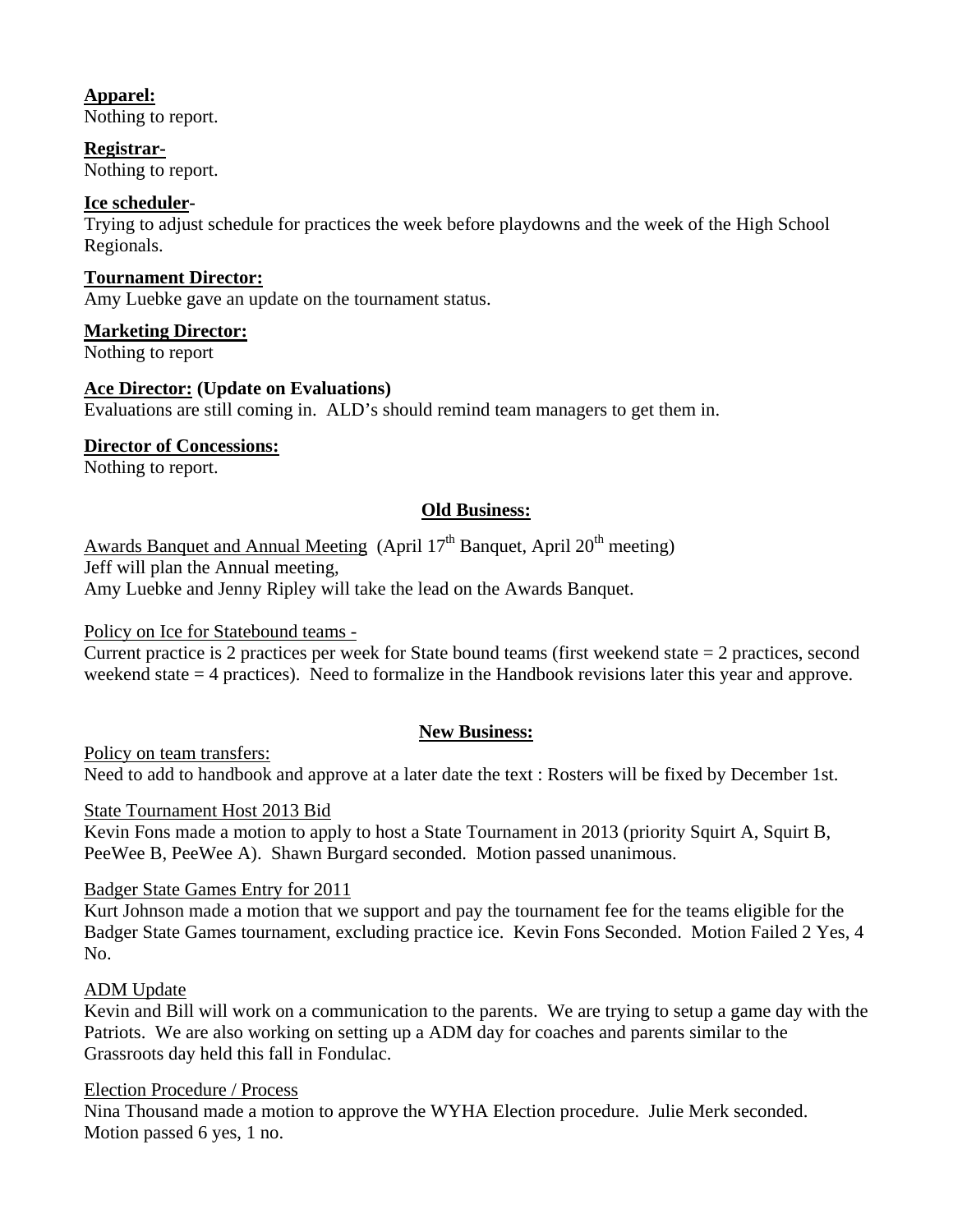# Open Board Positions for 2012

| <b>Elected Positions</b><br>(candidates to date) |
|--------------------------------------------------|
|--------------------------------------------------|

- President Elect (Amy Luebke)
- VP of Fundraising
- Secretary (Kevin Fons)
- Squirt ALD
- Bantam ALD (Craig Pilsner)
- Atom / LTP ALD

Appointed Positions (candidates to date)

- Equipment Manager
- Apparel Manager
- Concessions Director
- Ice Scheduler (Bill Paradisin)
- Tournament Director
- Director of Marketing

# **Agenda Items for Future Meetings**

- \* Rink / Concessions User Agreement
- \* Agreement with Diamonds / multiple skater discount
- \* Capital Skating School proposal from Capital Skating School
- \* Coaches Handbook
- \* Minor revision to Policy on Board members leaving early (change due to volunteer hour revisions)
- \* Policy for Moving Player Up from LTP to Cross Ice
- \* ADM Changes to Mite level for 2011/2012
- \* Policy for Coaches Stipend Calculation
- \* Non Parent Coach Status for 2011/2012
- \* Changes for 2011/2012 Parent Handbook
- \* Policy or statement on Ice for State bound team practices.
- \* Board Handbook (Started last year, need to finalize)

# **Master Calendar:**

- \* January 21-23,2011–Tournament Weekend 1
- \* February  $10^{th}$ , 6:00 pm WYHA Board meeting Location TBD
- \* February 19th, 7:00pm Region 4 Meeting Vitense Golfland
- \* February 25-27,2011–Tournament Weekend 2
- \* April 17,2011– 2:00pm WHS Auditorium WYHA Team Awards Banquet
- \* April 20,2011– 7:00pm WHS Auditorium WYHA Annual Meeting

# **Newsletter Items:**

- \* January 21-23,2011–Tournament Weekend 1
- \* February 10<sup>th</sup>, 6:00 pm WYHA Board meeting Location TBD
- \* February 19th, 7:00pm Region 4 Meeting Vitense Golfland
- \* February 25-27,2011–Tournament Weekend 2
- \* April 17,2011– 2:00pm WHS Auditorium WYHA Team Awards Banquet
- \* April 20,2011– 7:00pm WHS Auditorium WYHA Annual Meeting
- \* Call for a Wildcat raffle Chairperson.